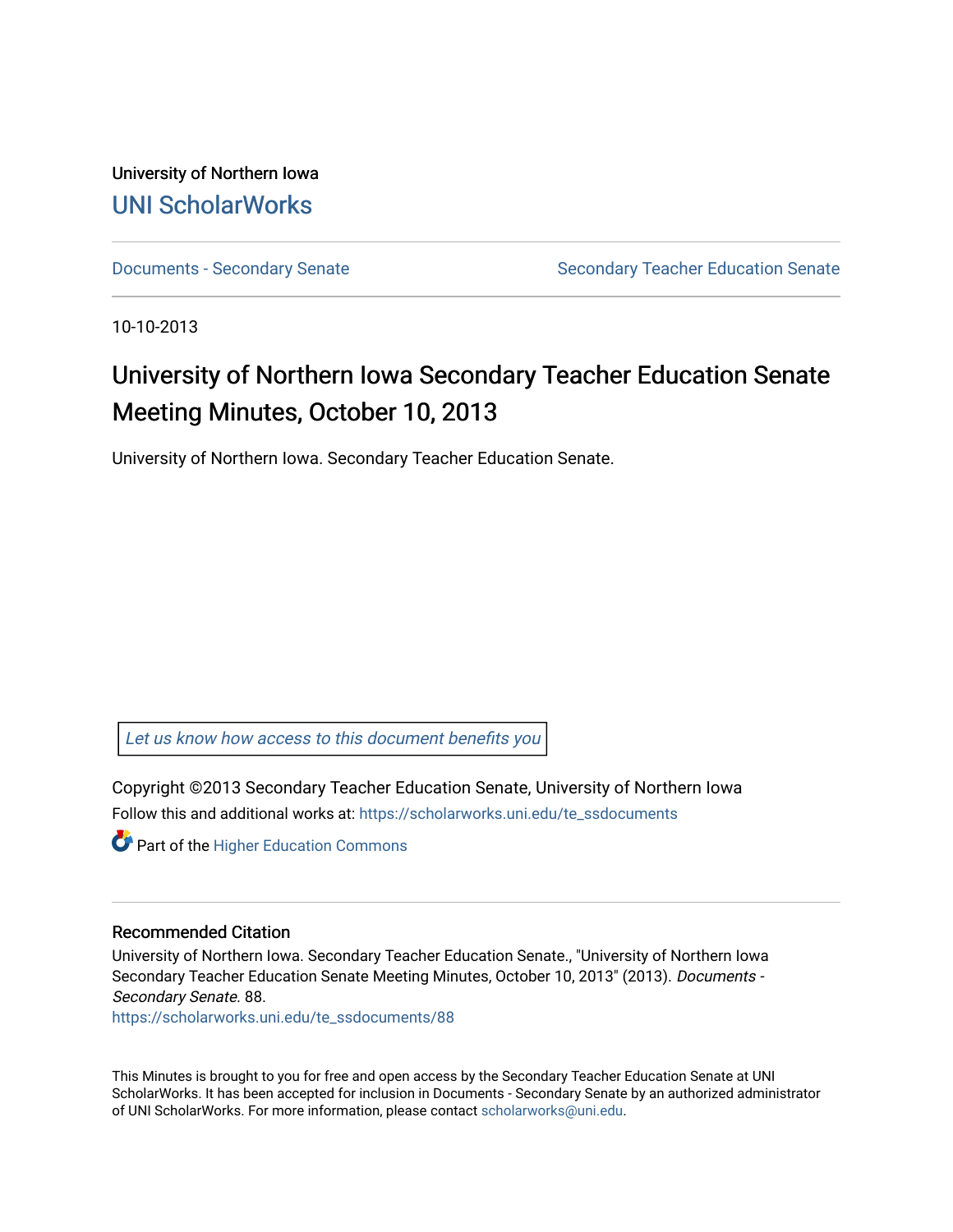### **Secondary Teacher Education Senate 3:30-5:00 Thursday, October 10, 2013 319 Curris Business Building Agenda**

I. Welcome, Roll and Introductions

**Present:** Chad Christopher (Coordinator, Secondary Teacher Education), JD Cryer (Coordinator, Elementary Education), Terri Lasswell (Clinical Experiences), Kay Weller (Social Science Education), Rick Knivsland (Art Education), Kevin Droe (Music Education), Sarah Boesdorfer (Science Education-ALT), Rick Vanderwall (English Education), Marilyn Shaw (Speech & Theatre Education), Kyle Kramer (Student), Dianna Briggs (Business Education), Doug Hotek (Technology Education), Karen Sabey (Mathematics Education-ALT), Katheryn East (Teacher Education Faculty Chair)

**Absent:** Trey Leech (Physical Education/Health Education), Kyle Gray (Science Education), Sarah Semon (Special Education), Elizabeth Zwanziger (Modern Languages & TESOL), Ben Forsyth (Professional Sequence), Ben Forsyth (Professional Sequence), Courtney Lubs (Teacher Practitioner), Cathy Miller (Mathematics Education)

**Guests:** Rob Boody (Director of Assessment & Alt for Ben Forsyth)

II. Approval of minutes for September 19, 2013

Kevin Droe volunteered for the TE Curriculum Committee.

Marilyn Shaw was present.

New Business B. edTPA – Second paragraph should read "Unlike TWS, edTPA does require content experts to score.

Kay moved to approve as corrected and Terri L. seconded. Minutes approved with corrections.

# III. Update on matters arising at the State (Cryer)

- A. Chapter 79 Rewrite teams
	- 1. Chapter 79 Standards—J.D. Cryer

The state is re-writing Chapter 79 and there are four committees. If there are any suggestions for what we would like to put into these, please let JD know. Since accreditation is coming up the process will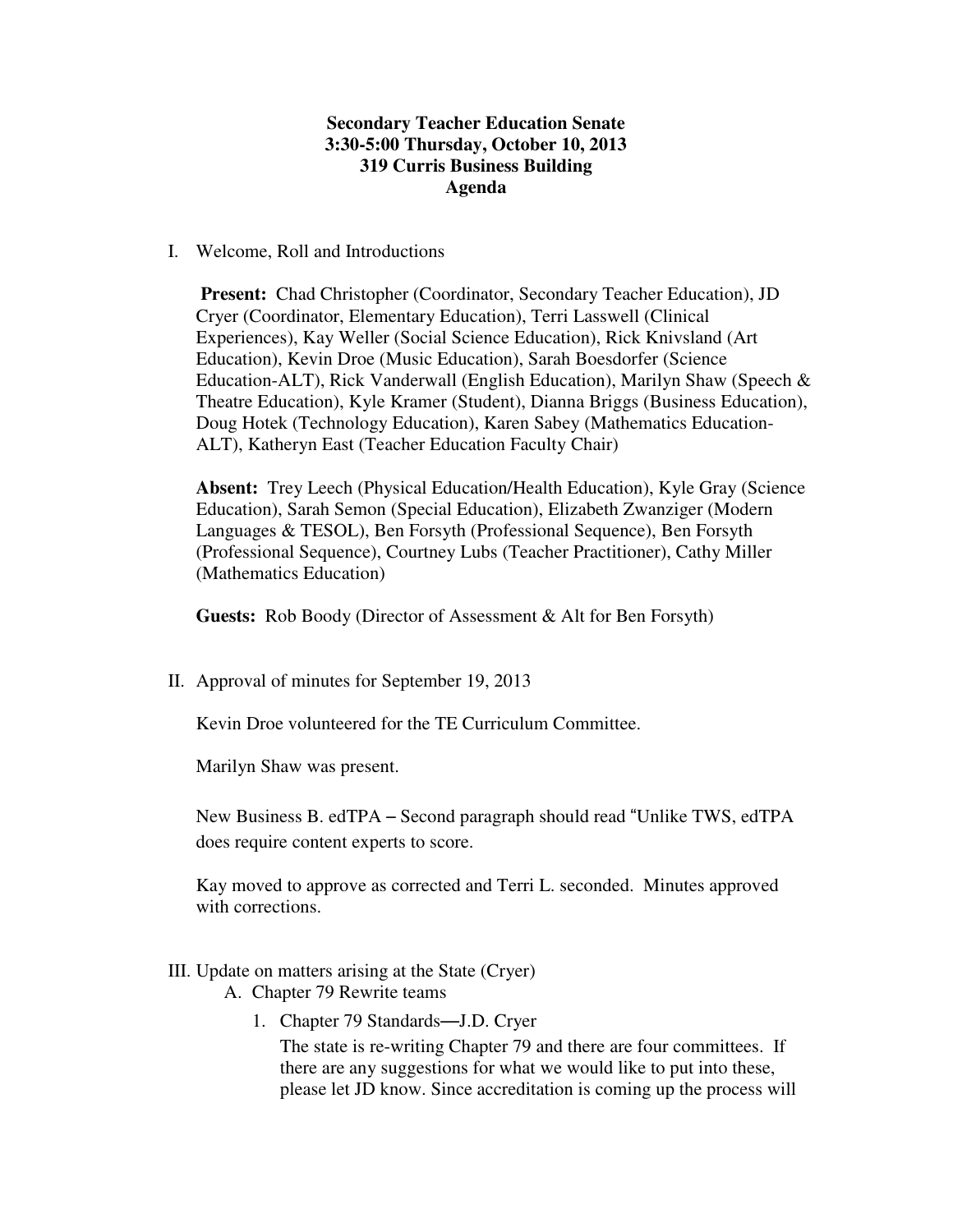be reviewed and there will be an approval process. It was mentioned that Rob Boody and Mary Herring will be working with CAEP partnership and that Chapter 79 needs to align to CAEP standards. Brad Buck (new director of Iowa DOE) has new directions in mind. The talk is about a K-12 teacher evaluation process. There has been one meeting. The talk is about having Iowa teaching standards as a tool for process. There will be a cross section of people from business, educators, parents, etc. Robin Wright from Grandview will be looking at higher Ed. connection but hasn't been discussed yet. Career ladder part? Becky asked. JD said yes. Becky said CF and Waterloo are establishing committees and we should be represented on those committees. Terri said the formation is in process. Someone asked that the name of the committee will be. Marilyn will volunteer for his.

2. Accreditation Process—Chad Christopher

3. Annual Reporting—Rob Boody

4. CAEP Partnerships—Mary Herring

- B. Council on Educator Development
- IV. Update on Teacher Education Executive Council (Next meeting 10/29) Let Rick, JD and Chad know if you have any items for them to take to this meeting. See Dual Gov. Org. sheet that Chad passed out - reverse side is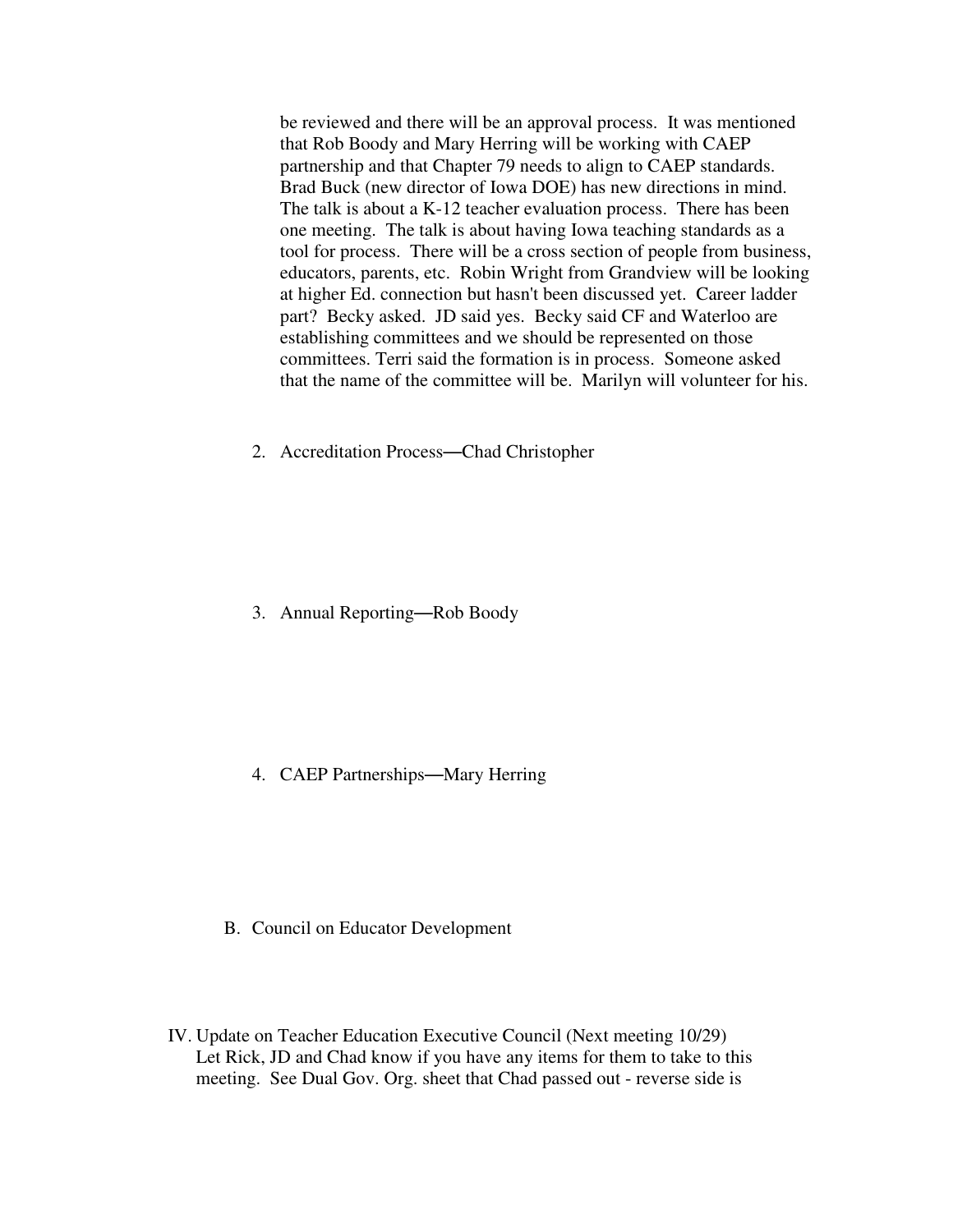responsibilities. (voting on slight change with green sheet - bylaws - sent through TE faculty)

- V. Old Business
	- a. Amendment of By-Laws

Elementary Senate voted on the amendments and now we need Secondary Senate to decide if we should accept amendments. Rick V. asked if these were passed. Per Chad, they were. A move was made to adopt amendments as proposed from Rick V. Dianna seconded. Discussion. Doug H. asked "Why do we want to make these changes?" Rick V. said we have so many committees to expect people to be on. It is difficult to find that many people. Doug asked who proposed this. It was stated that Michelle S. from Elem. Senate brought this forward. Just these two committees, not all committees? There are others that have two but these two are the ones in question. Rick V. said a potential problem would be a vote on a close issue but he doesn't really view a problem would be occurring with 1 rep. vs. 2. The key would be if alternates are in place. Chad said alt wouldn't have the background for the seat. Rob as Coordinator of Assessments could make decisions but he feels the Rep. is better. Marilyn calls the question. Kevin said can it be one or two? We vote to close discussion - Kevin apposed - Accept 3 amendments TE bylaws - Kevin voted no. The amendments were changed.

# b. EdTPA

Many people are doing training. Chad passed out a handout for the timeline for the edTPA Implementation. This is the plan going forward, who is involved and how it will change in the spring summer and following fall. The Steering Committees and Professional Development committee will be involved. The last sheet passed out is what Cherin had worked up for needs for fall and spring 2014. Look at your area to see your needs. Fall numbers are fairly accurate. Does anyone have anything to add? Rick V. said extra sessions were added and he is signed up. It was mentioned by someone that at some point the state will give option of Praxis or edTPA. Rob said per legislation you can use any test base but there has to be a national norm and students must pass in 25% tile. Rick V. said if and when the norms are established for edTPA will we use edTPA, Praxis or both? Rob said he assumes the senate will vote on this. The schedule could be delayed. Rob said the schedule is just a plan. It is the bigger picture. Some people think a performance assessment is better than just teaching. There's no evidence that either are connected to better teaching per Rob. The advantage for Praxis is that its content test is broader than edTPA per Rob. Rick V. is concerned with TWS and edTPA that we want students to focus on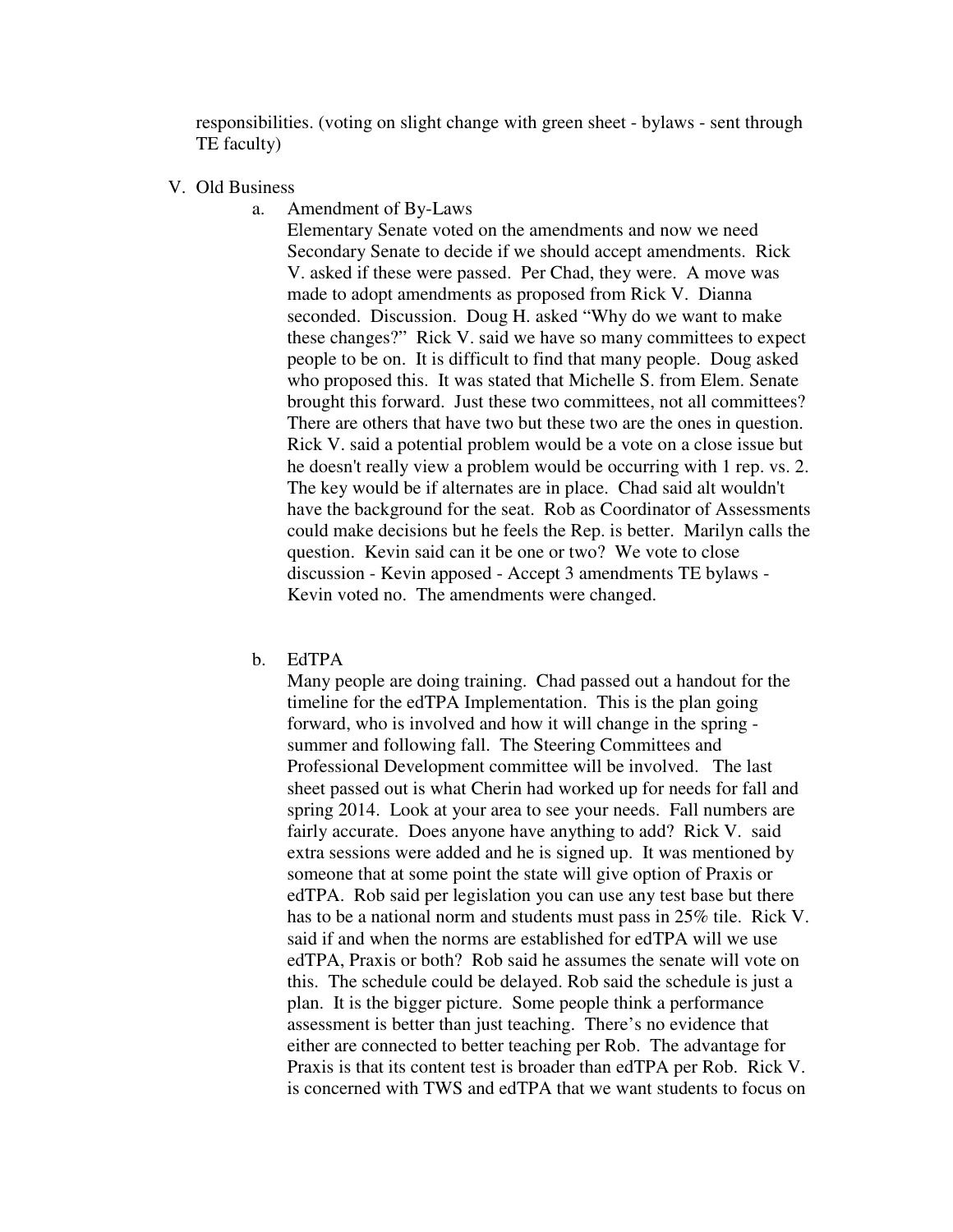task at hand and must be pulled away to do this. Rob said another concern is that if edTPA is a licensure exam what if a student fails because of Pearson scoring? They wouldn't find out until after semester ends. What about law suits due to delays in letting students know if they have gained licensure? Chad said we are the leader in the state. Other institutions are doing on a smaller scale. Kevin mentioned that edTPA's are similar to TWS to score in spare time. Someone asked "where is the layout in professional duties; is it the same as TWS? Chad said the amount of time and faculty scoring has been discussed but maybe for next year for faculty. Katheryn East said there were a small number of people and not everyone participated in TWS scoring. Rick V. said that English Ed. we would be willing to score the English ones for edTPA. It seems that senate members may be willing to sign up to score within their discipline. Rick V. said he wouldn't be comfortable scoring a Math edTPA.

c. Yearlong Student Teaching

 Working on the application is rough. Once that working committee feels comfortable it will be sent to TE faculty. JD said the rough draft will be sent the end of Oct. It is due Dec. 2nd. It will be sent in the Friday before Thanksgiving break. There will be a draft to share with your dept.

#### d. INSTASC Standards - Timeline

The Assessment Committee met this afternoon. Dianna Briggs is rep. for Sec. Senate on this committee. The question was posed as to how the INTASC standards can be updated and the roll out for TE. How can people help with this? What about syllabus for Fall 2014? Another question posed was "What is the best way to serve different departments?" Chad said we will discuss this on our next agenda. JD said the next visit will be 2016.

#### e. Committee

a. Teacher Candidate Professional Review Meet to talk about concerns - NOC - trouble with disposition or SING. If something has happened and needs to come before the committee for a recommendation what type of advice would we give them? This would be an at will type of committee which won't meet very often. The question was posed if the committee would meet about a candidate with an issue and Becky said yes. Let Chad know if you wish to join this committee as the Student Advisory Board meets at the end of the month.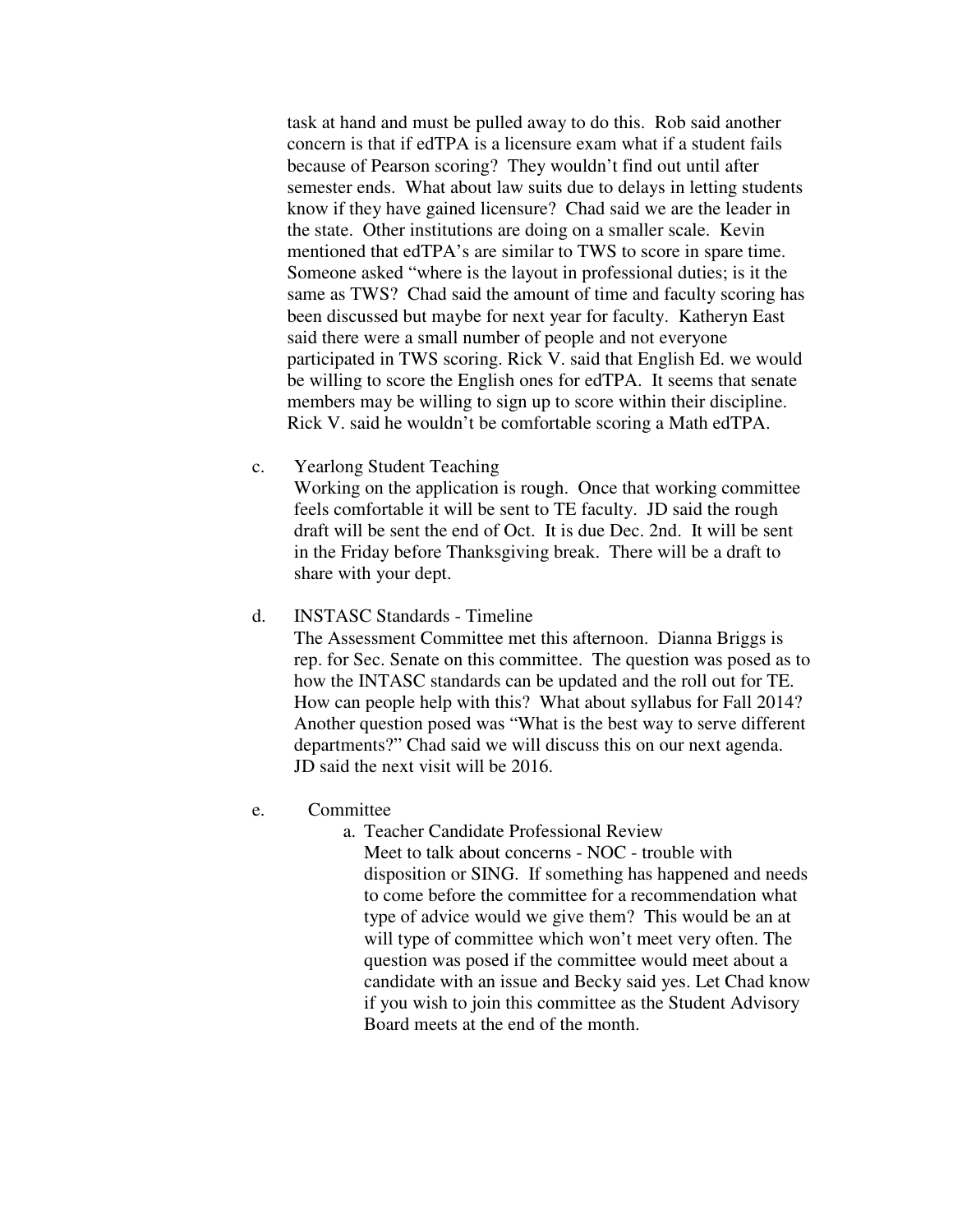#### b. Program Improvement Board

Trey Leech said he would be one of the secondary people to be part of this. This Board will meet on Nov. 15<sup>th</sup> from 10:00-3:00. Let Chad know if you want to be part of this for part of the day or the whole day. JD and Chad will work on possible agenda. They will try to do this in the spring also. Bylaws state you need to meet twice per year. Solicit group to give input for admin. at this meeting. Marilyn will come.

#### VI. New Business

a. Center for Educational Transformation -TOSA's

Three candidates for interviews have been selected per Rick V. and Rob. There will be a meeting to create the interview questions. The plan is to have the interviewees here before Christmas break. See handout from Chad. Rick V. said it is high stakes. Becky asked if the candidates can meet with local school people. Rick V. said the topic is open to suggestions. Someone asked who the candidates should meet with. It was mentioned that the information should be funneled to Becky. Rob said since the candidates will only be here one day they cannot meet with everyone. Rick V. said school people could attend public presentation. Rob said they want to meet with Senate. The handout outlines what Anita sent out. Rick V. said that superintendents need to be on board. The high level teachers we want are the ones that schools do not want to lose. Becky mentioned a strategy to help impact practices of other teachers – coaching? Another question was whether they would like to be part of research. A practicing teacher could hook up with research fellow. Terri feels they need to go to building principals as well Rick V. mentioned making a tie between teachers working on advanced degrees and this would be part of their degree study. Katheryn asked what schools are getting back. Kay mentioned a geographical alliance - 2,000 teachers on mailing list. Anita wants to see the direction of the director. Becky asked about the deadline for spring and per Chad this is only a draft.

b. Dynamics Secondary Section (Rob Boody)

2030 sessions? Rob created two Sec. EDPSYCH sections for spring 2014. Secondary shouldn't be able to register for elementary sections of diverse learners per Chad. Are we in support of secondary sections of EDPSCYH 2030? If yes, let Rob know. What about timing? Rick V. had complaints that what goes on in class doesn't pertain to them. Students felt that were a Sec. person out of place as the course seems to frame the discussion to an elementary audience. Rick V. could pull current students and see if that is an issue. Chad will make sure advisors know to push the sections to Secondary. What is best time for students?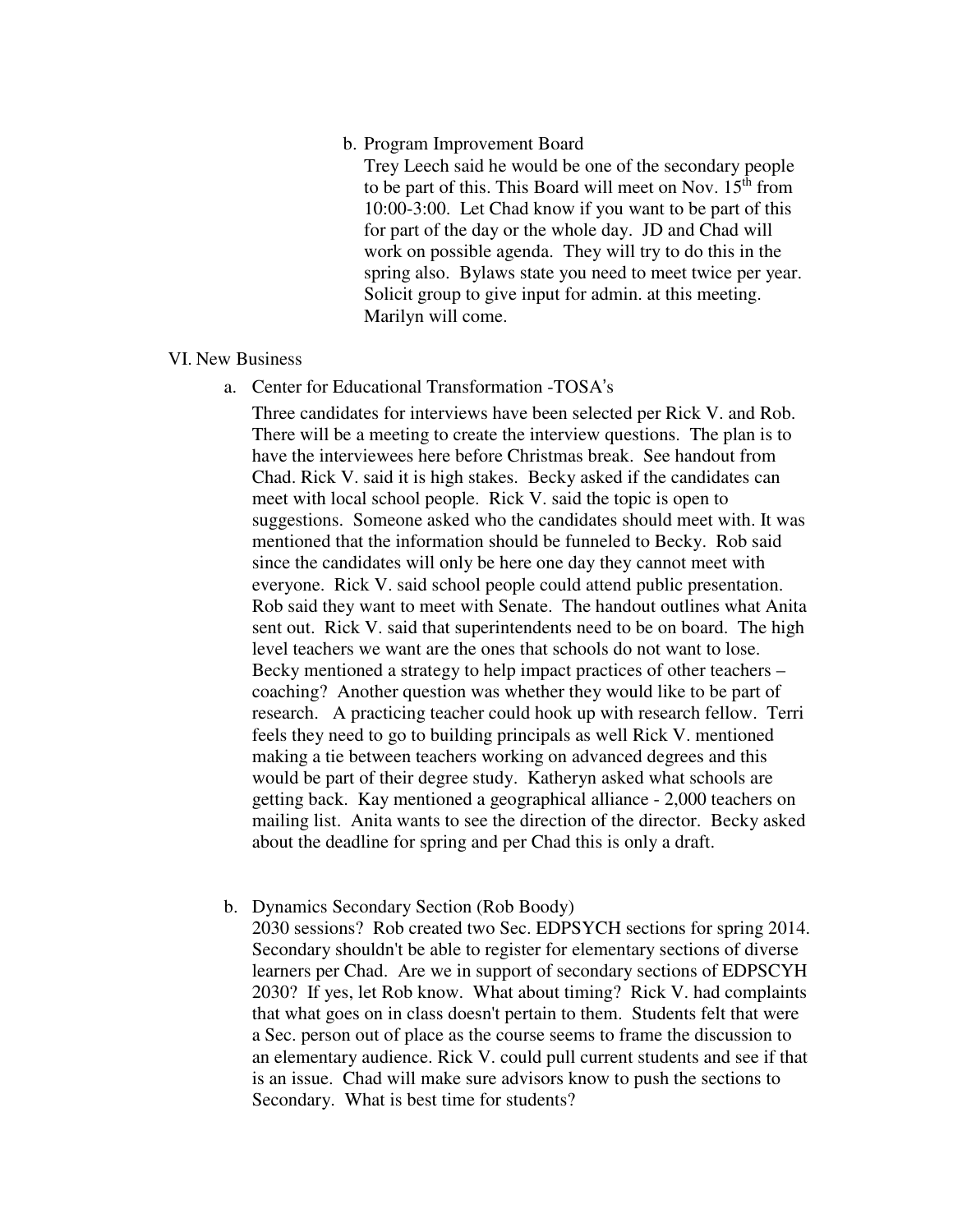- c. Assessment (Rob Boody)
	- a. Alumni Survey
		- i. Is your department doing them?

The year 2007 was the last time assessments were done. Especially with accreditation coming up we need to have this done. The question was posed whether one instrument for everyone should be used or a small set of questions within each program to add their own questions. Or finally, should every program do their own. Rick V. asked if you could disseminate the old instrument. Chad can send this out. Kevin said his dept. does their own alumni survey and math does also. Rob mentioned a phone survey with a sub set of graduates. For accreditation Rob will need a survey of large sections of people. Another question is whether there will be a separate survey for teaching or non-teaching. Kevin said it is the same for both. Based on degree they graduated with each program could add their own set of questions. Marilyn asked what the time frame is to complete these. Rob said the end of the academic year (end of Spring). Marilyn asked how far back do we want to use our alumni. Rob said 1, 3, 5 years. I there a diminishing rate of return over the years? We could try to tie in with Career Services people and try to keep the survey brief. Graduates don't like to be over-surveyed. Kevin asked if this survey is supposed to happen more often than accreditation. Dean Watson thinks this should be done every year. Rob doesn't agree. Rick. V. said employer satisfaction data can' be found through career services. If you have things that you would like to know - Chad, JD, Dianna and Rob can assist. Chad will send 2007 instrument. What would you like to know form our alumni?

b. What would you like to know about the Program?

d. Common/Iowa Core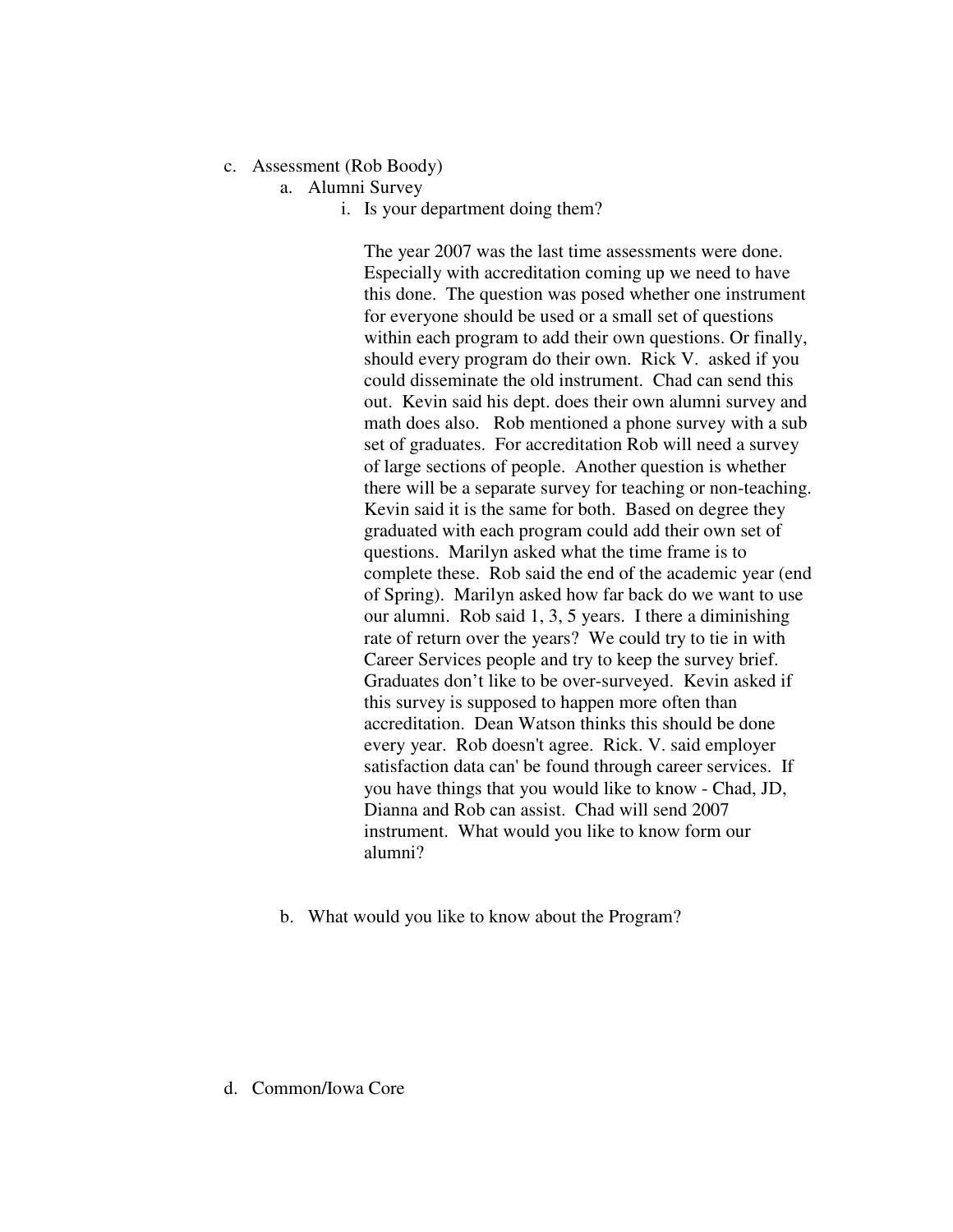a. Integrated in Methods

Chad - students aren't aware or integrating common core. Terri said lesson plans should be using common core. There is integration between edTPA and lesson plans. Chad asked if students are aware of the core. There feeling was that some are aware only and some are more in depth. Is this a concern - should it be better? Terri said yes. Rick V. said they have been getting this for 3 years. He doesn't know how anyone else is doing this. In the Secondary area we don't have a conversation about how are we integrating. Chad asked how you would go about seeing if it is integrated. Someone mentioned asking professional sequence faculty to see if students are producing lesson plans that are integrated and ask the students what their working knowledge is of this. Someone said you had to look at Iowa core first. Chad mentioned Level I and II classes. Becky said Level I is one week of instruction. She mentioned first week seminar for level II and linking their learning goals and TW to Iowa Core. Terri said there are many more facets to this and students need to understand there are multiple layers in a lesson.

- d. School Improvement Network
	- i. What are your thoughts on this tool? Faculty can use in their coursework. COE has done more with this and their faculty are using it. Secondary has it for an exploratory. Sheila Benson said she felt a lot of it was worthless. Chad asked if it could be a Prof. Dev. tool to be used with our students or Waterloo schools. Becky questioned if it was not modeling the core. Rick V. said that is correct. Rob is providing feedback to Dean Watson as the Dean has been pushing for this. Katheryn asked why we are looking at it if it isn't good. JD said it is good for a walk through. You can watch a video and do feedback loops to see how you addresses this in your classroom. JD thought it was better on a K-12 level. Dean Watson has been having conversations with Waterloo Schools so he would be the one to contact with questions regarding why the schools would what to use this. The thought is that if modeling is good it is good for field experience Chad will put back on agenda next month. Rick and Chad will give secondary feedback.
- i. Would those in your department use this tool if it were purchased?
- ii. Would those in your department use this tool if it were purchased?
- iii. URL—pd360.com